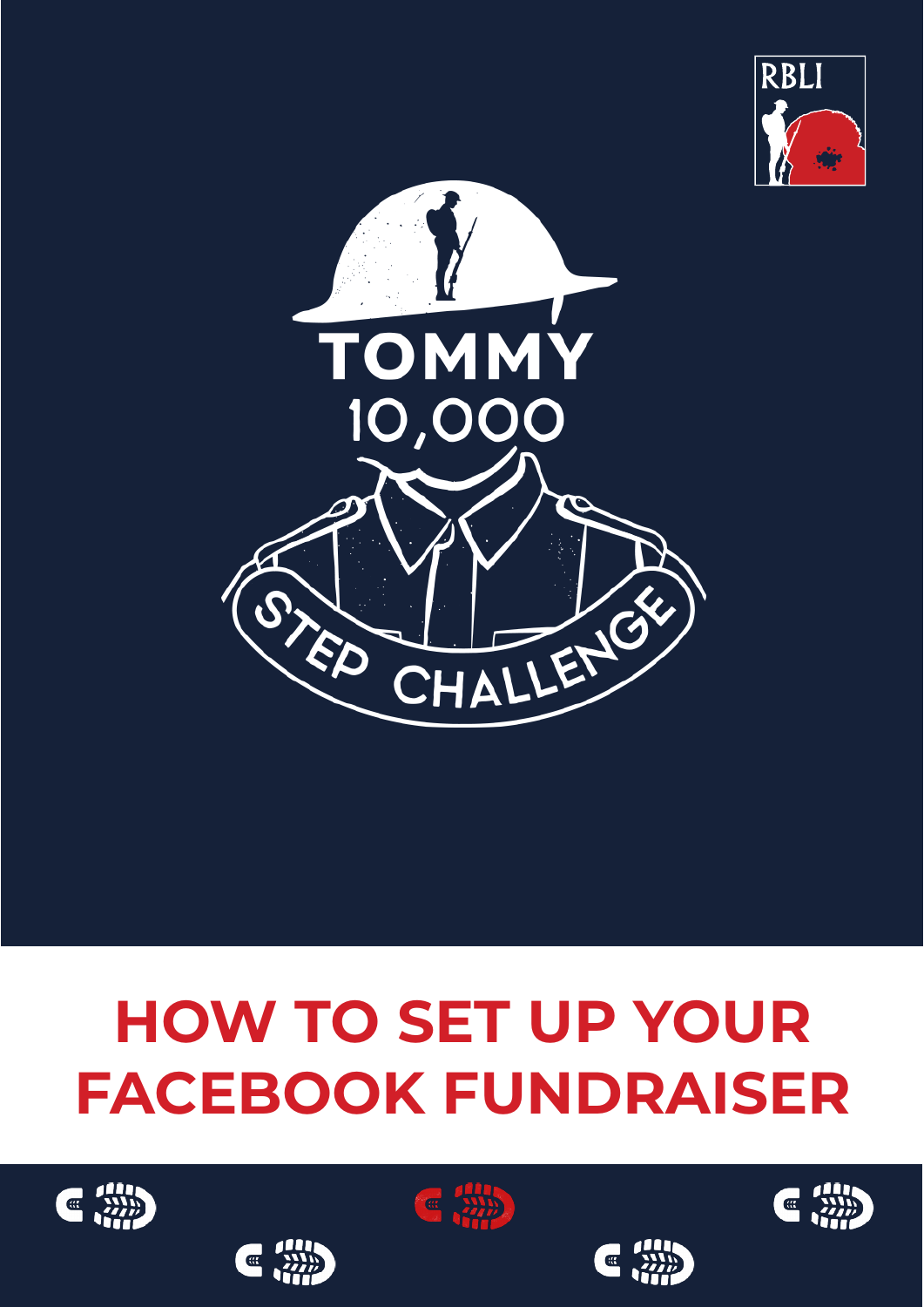# **YOUR STEP BY STEP GUIDE**

# **STEP 1**

There are a few ways to create a fundraiser from your Facebook Page:

From a desktop, go to facebook.com/fundraisers/ Click the grey

**Raise Money for a Charity Organisation button.**

From your Page, click the Fundraisers tab from the menu on the left-hand side. Create a fundraiser by clicking the **+Raise Money** OR click **Create fundraiser** from the […] drop-down menu on the Page below the cover photo.

# **STEP 2**

Select **"Charity"** when asked Who are you raising money for?

## **STEP 3:**

Select your charity's Page by searching for its name in the search bar.

## **STEP 4:**

Click the drop-down prompt under **Who is organising the fundraiser?**

In the drop-down menu, the person creating the fundraiser will see their personal profile, along with any other Pages they admin that have been approved to create fundraisers. Select the charity **Page** that you want to create the fundraiser from.

## **STEP 5**

Add a fundraising goal, currency and timing, and then click Next.

# **STEP 6**

Fill in the title and description of your fundraiser, and click Next.

#### **STEP 7**

Pick a cover photo. Then click Create, and your fundraiser will be live to the public.



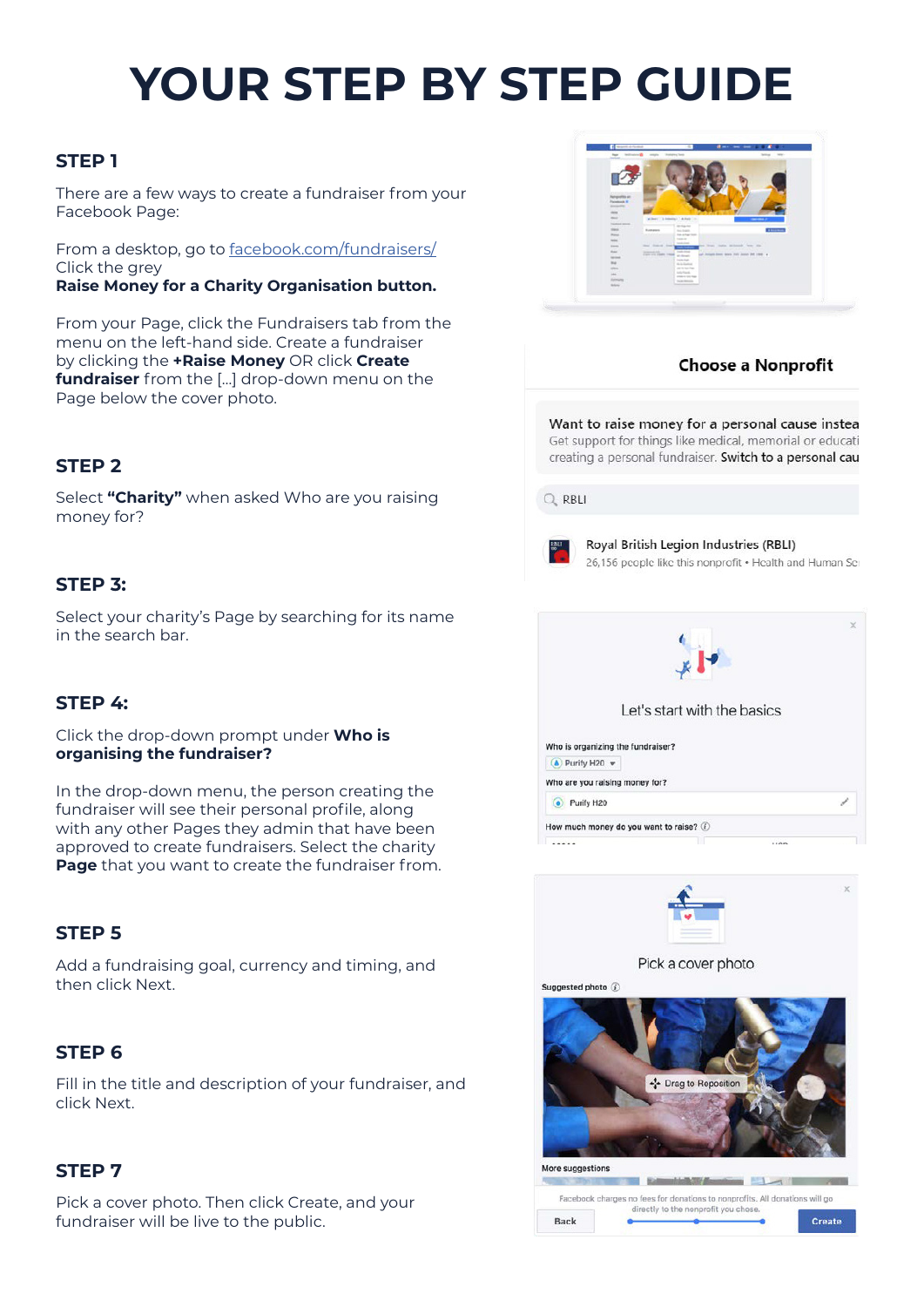

Use Facebook to raise awareness and drive donations for the causes that you care about. Whether you're a charity, business or public figure, your supporters can donate to your fundraiser directly on Facebook in just a few simple clicks.

Facebook charges no fees on donations made to charities on Facebook.

#### **CLICK HERE TO SEE THE ONLINE INSTRUCTIONS**

#### **LAUNCHING YOUR FUNDRAISER**

- Use a cover photo that illustrates the purpose of your cause. The cover photo is the largest asset that will be displayed on your fundraiser, so ensure that it catches people's attention right away.
- Descriptions should explain what the cause is, why people care about it and specifically what these donations will help to accomplish.
- Include the link to your fundraiser in any newsletters or email lists you may have.

#### **DURING YOUR FUNDRAISER**

- Reveal "milestones," that connect your fundraising to impact created.
- Encourage sharing of your fundraiser.
- Offer to match donations.
- "Like" and comment on supporters' donations as they come in.
- Say thanks! Mid-way through reaching the goal, post on the Fundraiser to thank everyone who has donated.

#### **ENDING YOUR FUNDRAISER**

- Once the goal is reached, post again on the Fundraiser page to thank donors for their generous support.
- Involve your audience. Interact with fans on your fundraising page. (Ex. Giving updates on fundraising progress or going Live within the Fundraiser to talk to your fans about the cause.)